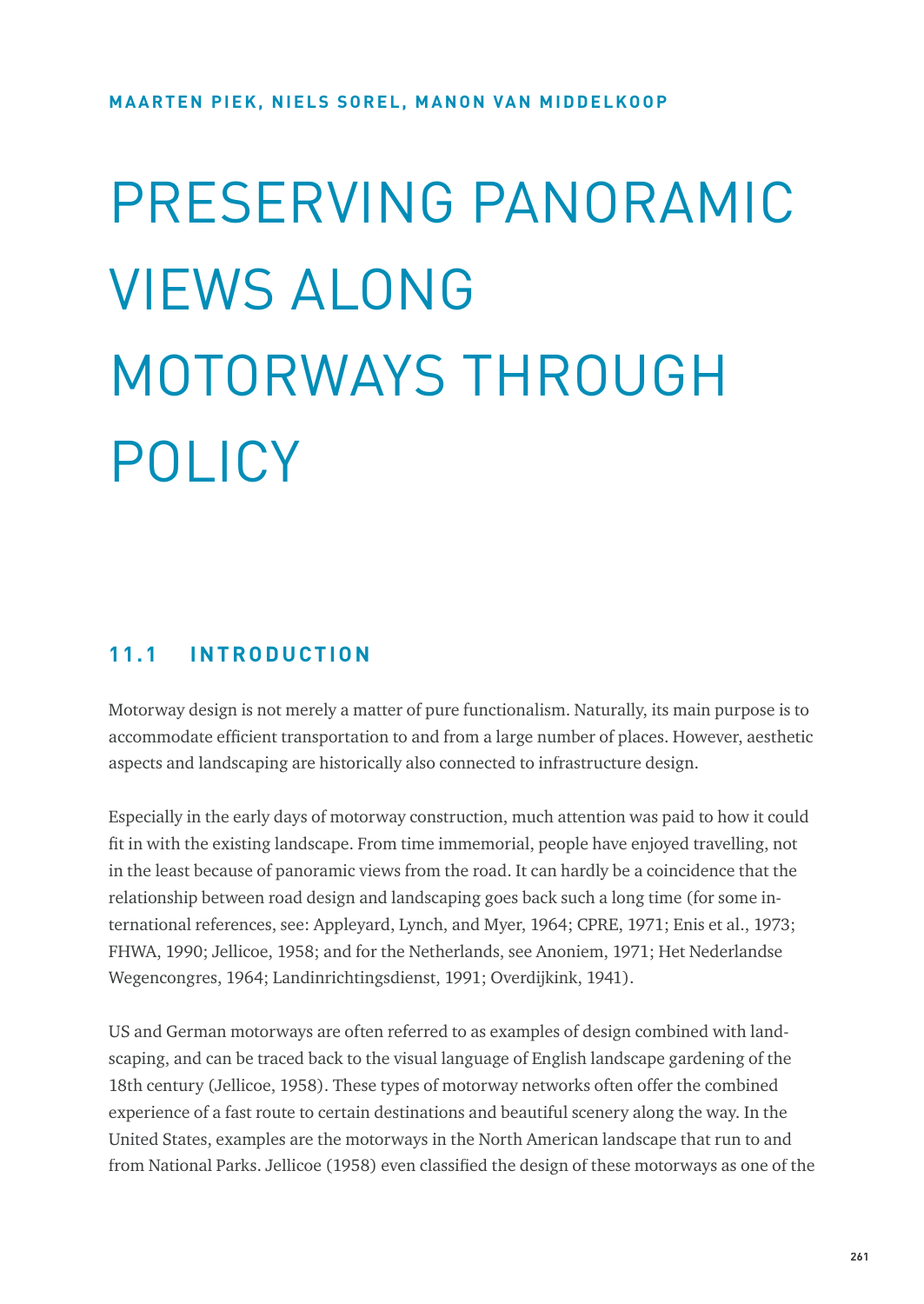three great North American contributions to modern landscapes (the other two being National Parks and the comprehensive landscape). Today, US motorways are still considered as gateways to the North American landscape experience. The US National Scenic Byways Program expresses this promotional role most vividly 1.

In Germany, much planning effort has gone into providing travellers with a good sense of the landscape that surrounds them (Jellicoe, 1958). Instead of providing the shortest connection between two points, German motorways were designed to form the most elegant connection possible. The country's main economic centres were connected directly to nearby cities, while motorways connecting to other main centres passed through open landscapes (Rekitte, 2003).

In the Netherlands, attention was also paid to integrating motorways into the landscape. In 1915, the then Minister of Water Management, Cornelis Lely, appointed the Department for Dutch Nature Reserve Management (*Staatsbosbeheer*) as an advisory body for motorway design. Its main tasks were to ensure unity in design, and to integrate aesthetic values into the design process. At this time, Dutch architect A.H. Wegerif also pointed out the aesthetic and idealistic values of motorways. Wegerif wanted an advisory committee to be set up, consisting of aestheticians, comparable to today's Commission for Architecture and the Built Environment, which advises on building aesthetics. In 1933, such an advisory committee, named Roads in the Landscape (*De Weg in het Landschap* (WIL)) was set up by a private organisation called *De Bond Heemschut*, to preserve Dutch cultural heritage. Its task was to promote good landscape design around the Dutch road network, and to improve the already spoiled road landscapes (Meurs, 2003).

Influenced by the Department of Roads of *Staatsbosbeheer* and the *WIL* committee, the archetypical Dutch motorway was created: a straight line that runs through man-made landscapes, lined with regional vegetation, spatially grafted onto the environment by means of landscape design (Meurs 2003: 423).

The advice of *Staatsbosbeheer* to the Dutch Directorate-General for Public Works and Water Management was not free of obligations. In the years that followed, it became more and more difficult to maintain a certain measure of unity in the design of the Dutch motorways. Due to reorganisations at *Staatsbosbeheer*, the centrally organised Department of Roads was dismantled and its tasks redistributed to regionally organised offices of the Directorate-General for Public Works and Water Management. To bring motorway design back on track, the then Minister of Transport, Public Works and Water Management, Tineke Netelenbos, set up a special professorship in the 'The aesthetics of mobility' and awarded this chair to architect Francine Houben. Francine Houben tried to rigorously change the functional approach to motorways that had been causing a rapid decay of the attractive Dutch motorway views (Nijenhuis and Van Winden, 2007). She coined the concept of *aesthetics of mobility*, advocating the notion that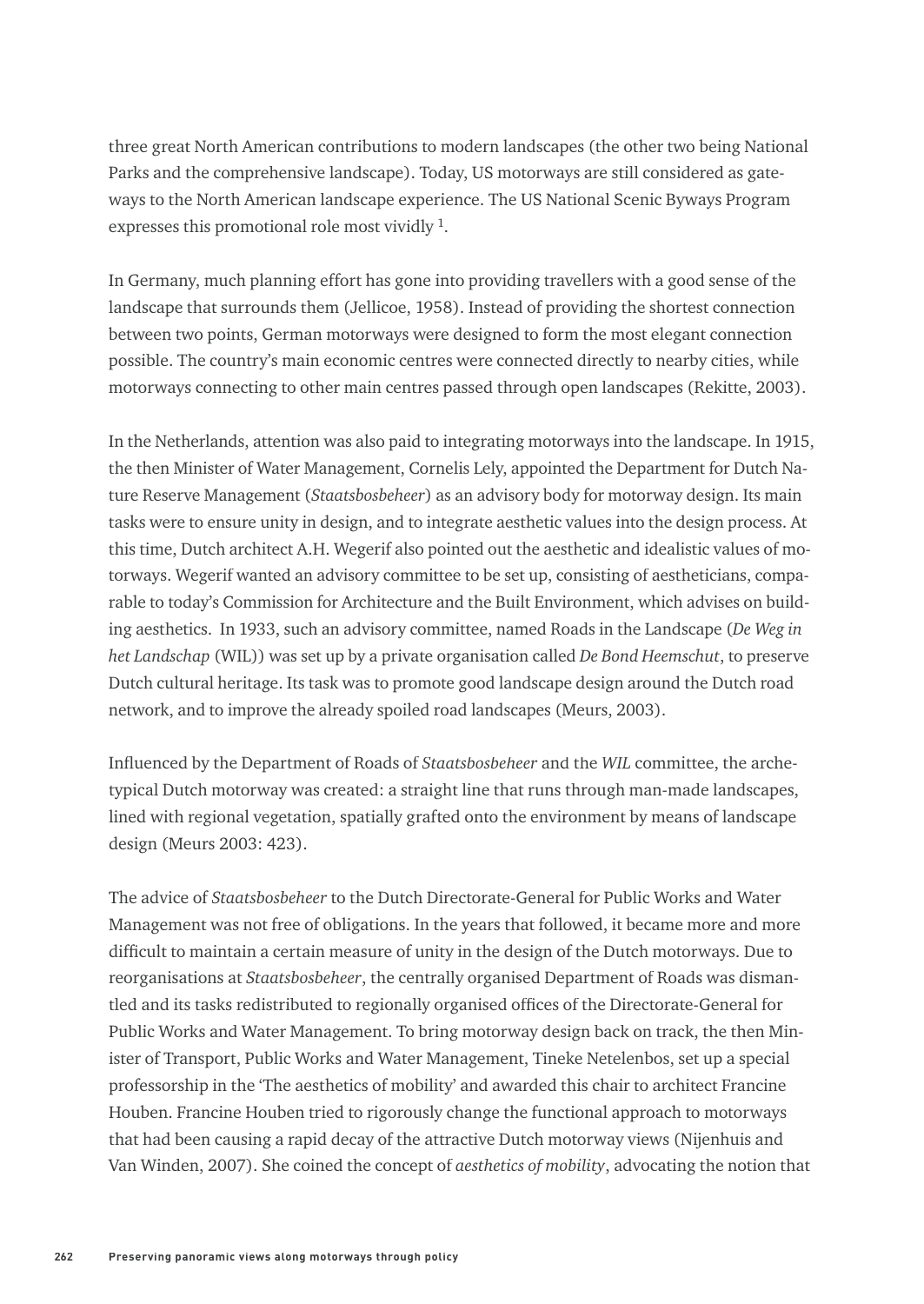the infrastructure system had, in fact, become the largest public space within the Netherlands, and that this deserved the same effort in planning and design as was being awarded to city squares, parks and the famous Dutch polder landscape (Houben, 2003). From the 1990s, largescale urbanisation of motorway zones set in, with employment and business-related land use in those areas doubling or even tripling, compared to national averages (Hamers and Nabielek, 2006). In addition, new housing development sprang up close to motorways, often protected from a motorway's negative aura by noise barriers.

Motorways were initially built *outside* cities, and intended to connect them. Nowadays they are an integrated part of the urban landscape. In the Dutch context of high-density land use with a scarcity of open spaces, the challenge of motorway design is shifting from attempts to fit the infrastructure into the landscape towards moulding spatial developments to fit the motorway. This is presenting policymakers with a challenge, as new motorways are rarely being constructed, while urbanisation is an ongoing process. As early as 1928, Professor J.H. Valckenier (Delft University of Technology) wrote about infrastructure's magnetic effect on urbanisation; the fact that traffic attracts buildings seems to be a law of nature (Meurs, 2003). The question is how to preserve the once so carefully designed and highly valued panoramic views from the motorway.

The second section of this chapter sketches the background of this Dutch policy dilemma. Urbanisations along motorways have led to a cluttered landscape. Policymakers, therefore, are attempting to get a grip on urban developments along motorways, to protect the open landscape. The chapter's third section gives a definition of panorama, to provide policymakers with a basis to handle the concept of a motorway panorama. In the subsequent section this definition is elaborated, and a practical method is presented for identifying motorway panoramas, using GIS techniques. The fifth section discusses the results of the identification of motorways panoramas in the Netherlands. The sixth section describes how motorway panoramas are incorporated in Dutch spatial planning. This is followed by concluding remarks.

Despite the fact that this chapter focuses on the Netherlands, the presented method can also be applied in an international context. And although the Dutch policy agenda of wanting to prevent spatial clutter across the landscape carries a strong national connotation, the preservation of open landscapes deserves wider attention.

# **11.2 CLUTTERED LANDSCAPES ALONG MOTORWAYS: A POLICY PROBLEM**

The exact moment is difficult to pinpoint, but sometime around 2006 a societal debate was started, in which, next to a general dissatisfaction with Dutch spatial design, the clutter along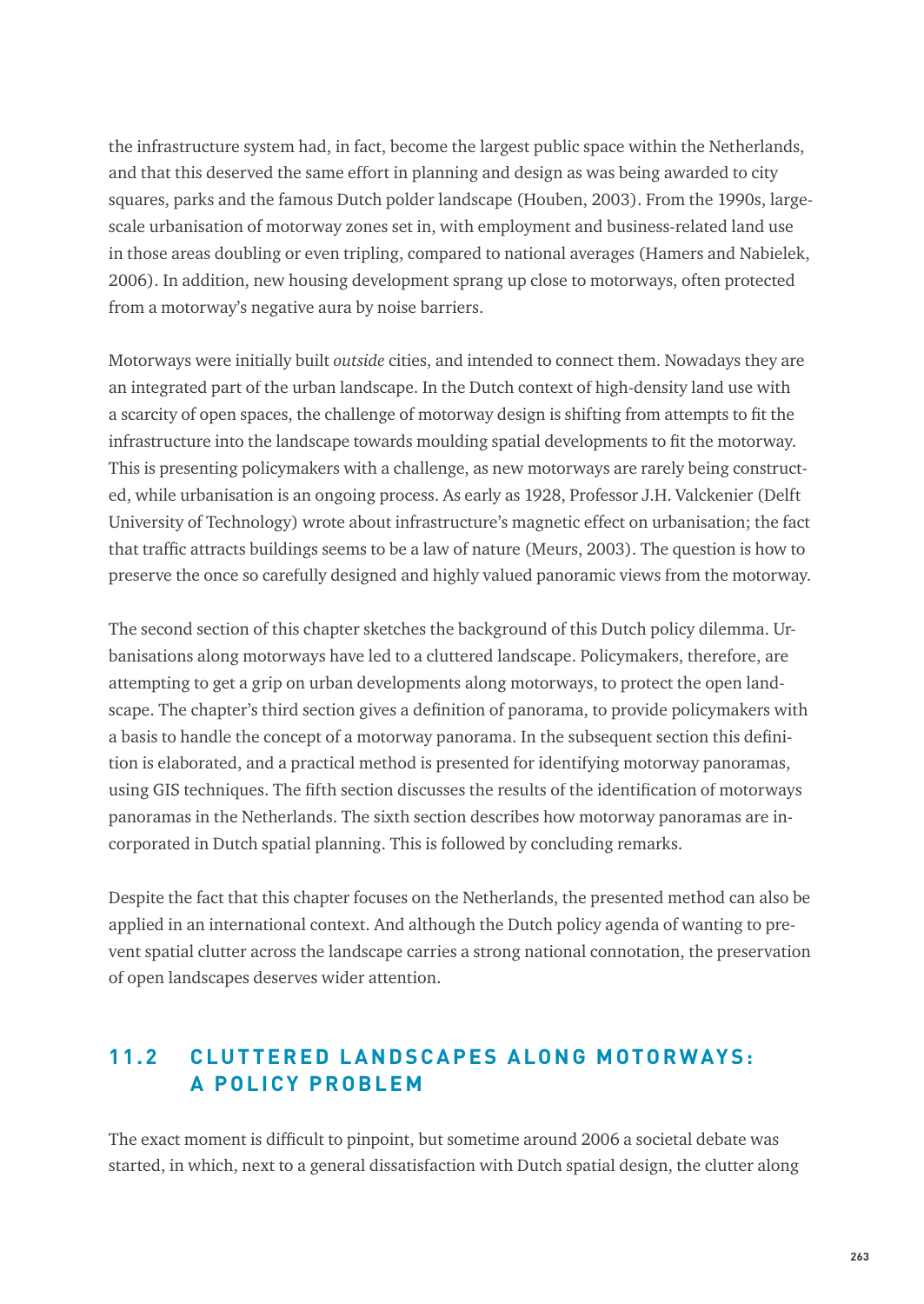motorways was also identified as one of the more urgent problems (see e.g., Toorn, 2007). The Dutch newspaper *De Volkskrant*, for example, initiated an Internet discussion on the Dutch spatial agenda 2. In an interview, Chief Government Architect Mels Crouwel (Hulsman, 2007) explicitly named cluttering of the landscape along motorways as one of the problems. The monotonous succession of business parks along these motorways had caused Dutch cities to slowly grow into one (corridor formation). Although there are undeniable advantages to building alongside the infrastructure, it seemed as though the balance between economic dynamics and human experience had been lost. The magnetic pull of infrastructure had created a ribbon of urbanisation, causing the contrast between 'city' and 'countryside' to disappear. The time had come for a government vision on urbanisation along motorways and preservation of scenic panoramas. The past defensive tradition of wishing to keep cities compact seems to have had a contrary effect. Development along motorways had continued without being based on clear choices. The planning device that reads "decide where development is to take place and where it is not – and do a proper job" (Hamers and Nabielek, 2006) would benefit many rural-urban ('rurban') areas that are struggling with expanding commercial areas and new housing estates. In line with this device, a planning strategy was developed to protect Dutch motorway panoramas (Hamers and Nabielek, 2006; Houben et al., 2002; VROM, 2006; Zelm van Eldik and Heerema, 2003). In taking on the integral task related to motorway environment, the Minister for the Environment decided in 2006 to develop a structural concept for the motorway environment. This structural concept explicated the generic policy on panoramas and motorway zones in the National Spatial Planning Act (Dutch Lower House (*Tweede Kamer*) 2006/2007, 29 435, no. 187). With the arrival of a new Environment Minister, the plans for motorway panoramas were incorporated in the policy programme Cooperation Agenda for an Attractive Netherlands (*Samenwerkingsagenda Mooi Nederland*) (VROM, et al., 2007). Apart from the development of this structural concept, its support base, the project on Route Design of Motorways (*Routeontwerp van Snelwegen*) was also extended 3. This project worked on construction proposals for a number of Dutch motorways, on the one hand, and on a coherent (design) approach for the motorway environment, on the other. Although different organisations have adopted the panorama concept, there is no common understanding of what a motorway panorama is exactly, nor of how it could be protected or even developed. In order to define a commonly accepted, objective, verifiable and reproducible definition of the motorway panorama concept, an integrated project on research and design had to be set up (Piek et al., 2007). An important part of the project consisted of the development of a methodology for helping the Dutch Ministry of Housing, Spatial Planning and the Environment (VROM) to create a vision on motorway environment structure. In order to do so, regular meetings were held during the run of this project, between the Ministry of VROM, Route Design of Motorways, and the PBL Netherlands Environmental Assessment Agency.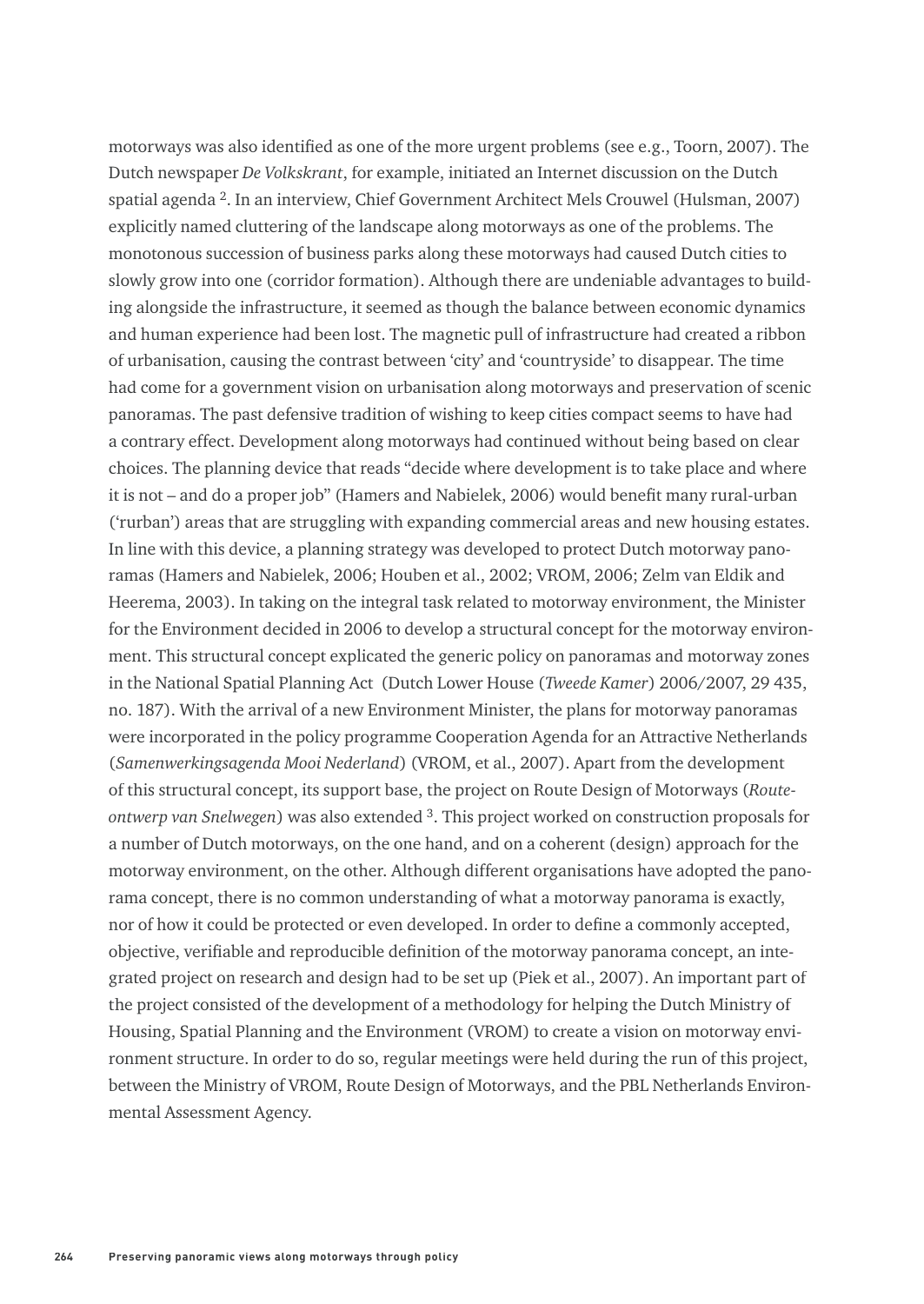# **11.3 DEFINITION**

Policymakers were in need of a definition of 'motorway panorama' for practical applications. A panorama should be recognisable, valued and identifiable on a map. Over the years, several research efforts have been made to explore motorway views. The majority of these studies have assessed the scenery preferences of motorway users, local residents and experts on motorway scenery (Evans and Wood, 1980; Wolf, 2003; Hartig et al., 2003; Parsons et al., 1998; Eby and Molnar, 2002; Ulrich, 1974). Although the results from these studies indicate that, generally speaking, vehicle occupants probably enjoy motorway panoramas, the panoramas themselves have never been the focus of these studies, nor do these studies define panorama dimensions (length, depth, time).

A totally different approach was taken by the aforementioned Francine Houben. She developed a method for analysing the daily visual experience of motorists, by using four cameras to record the views as seen from an individual car, travelling along motorways leading into the main cities of the Randstad. This covered a distance of 153 kilometres, from Delft, to The Hague, Leiden, Amsterdam, Utrecht, Gouda, and Rotterdam, and ending back in Delft (Houben et al., 2002; Houben, 2003). Such data collection and processing is very time consuming. Therefore, it is unsuitable for identifying motorway panoramas along *all* the Dutch motorways.

An operational definition of a (motorway) *panorama* starts with the neologism 'panorama' (taken from the Greek, meaning 'all seeing'). Panorama refers both to the realistic and the impressive, spectacular effect of immersion – in other words, to the visual experience offered by various media. The main reason why the word 'panorama' is used for describing different phenomena is that the term, in fact, denotes a form of abstraction. According to Verhoeff: "…*the term panorama is primarily used to refer to specifi c characteristics related to vision: the experience of limitless visual perception, wherein the spectator has a wide choice of directions to look in"* (Verhoeff, 2007: 9). The car window acts as a screen, giving the viewer a 'cinematic experience' (Neutelings, 1988). In order to apply the panorama concept to motorways, two conditions must be met. Firstly, there should be an unblocked view of certain dimensions. Secondly, the view should contain something worth looking at.

Motorway users will not be able to experience wide panoramic views if geological structures, buildings, trees or other physical barriers are located too close to the road. In order for travellers to experience a motorway panorama, the unrestricted view should have certain dimensions.

In their research on workable methods for analysing, classifying and evaluating landscapes, Van der Ham, Iding and Van der Veer determined different perception criteria for distinguish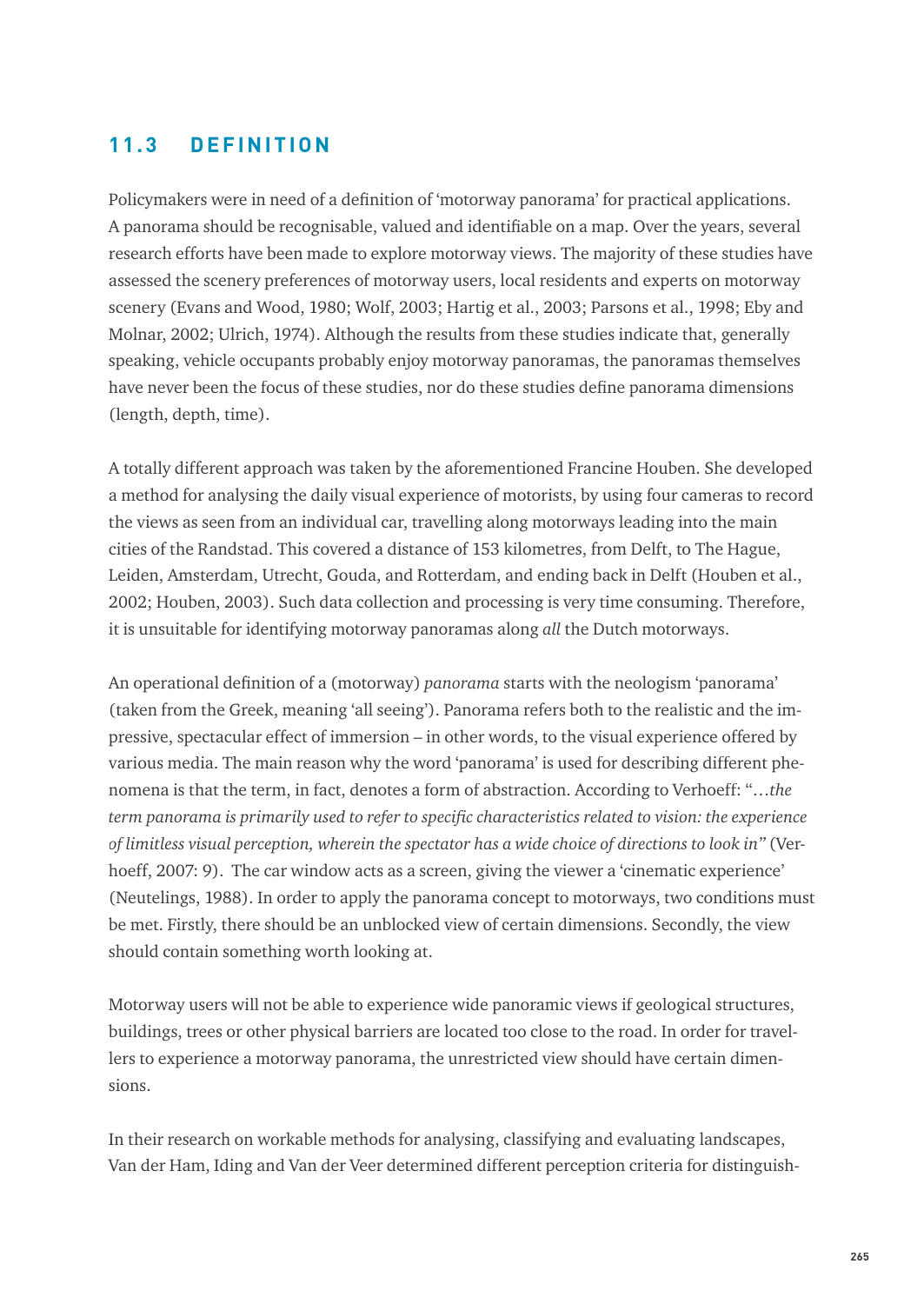ing landscape elements (e.g. Van der Ham and Iding, 1971; Van der Ham, 1972; De Veer, Buitenhuis and Van het Loo, 1977). A measure used by these researchers for determining the necessary depth of field was derived from research by Jacobs and Way (1968). This research showed that the average maximum distance for determining a certain landscape type was 1000 metres. To be able to determine specific landscape components, 500 metres was the average maximum distance.

These criteria apply to a static view of the landscape; their value is limited to the dynamic view of a motorway traveller. Not only the depth of field should be taken into account, but also the distance along which the view exists. Based on fieldwork with the use of photographs, taken at 1.30 metres above the road surface (the average eye level of motorway travellers), we were able to confirm the findings by Jacobs and Way, which state that the minimum visual depth is 500 metres perpendicular to the road. For the Netherlands, with its mostly flat land surfaces, this covers approximately 80% of the projected landscape. The stretches of motorway along which a visual depth of at least 500 metres is unobstructed, is limited – also due to vehicle speed. Assuming safe driving speeds and based on field experience, the minimum 'visibility time' for motorway surroundings was set at five seconds. Given a maximum driving speed of 120 kilometres per hour, this would equal approximately 175 metres.

Not every motorway view qualifies as a panorama; in addition to the minimum dimensions of a view, the scenery should also be impressive. This implies that motorway panoramas can only be identified at local or regional levels. Since the landscape determines the panorama, it should be staged at full scale. In addition to features that are 'indigenous' to certain landscape types, panoramas may also contain aspects that are foreign to it. Examples include wind turbines, works of art, structural works and other eye-catching landmarks. Minimum view dimensions vary per landscape type and depend on features unique to that area. Large-scale landscapes, such as the Dutch polders, require larger 'stages' than smaller scale agricultural landscapes that are richly decorated with hedges and clumps of trees. Similarly, when the scenery contains a changeover from one type of landscape to another, the dimensions should be large enough to convey this occurrence to the motorway traveller. To offer road users a panoramic view, it is important that both indigenous and foreign landscape features are not only of the right size and composition, but also in the right sequence, relative to a vehicle's viewing distance and travelling speed, and to each other.

In view of all of the above, we defined a motorway panorama as an unobstructed view of a discernable landscape of at least 175 metres wide by 500 metres deep, which includes all the features unique to that area. Or, put as a conditional proposition: if landscape types and their unique features could be identified within a delimited view, this view is panoramic. In a subsequent step we developed a reproducible method for determining motorway panoramas, based on this definition.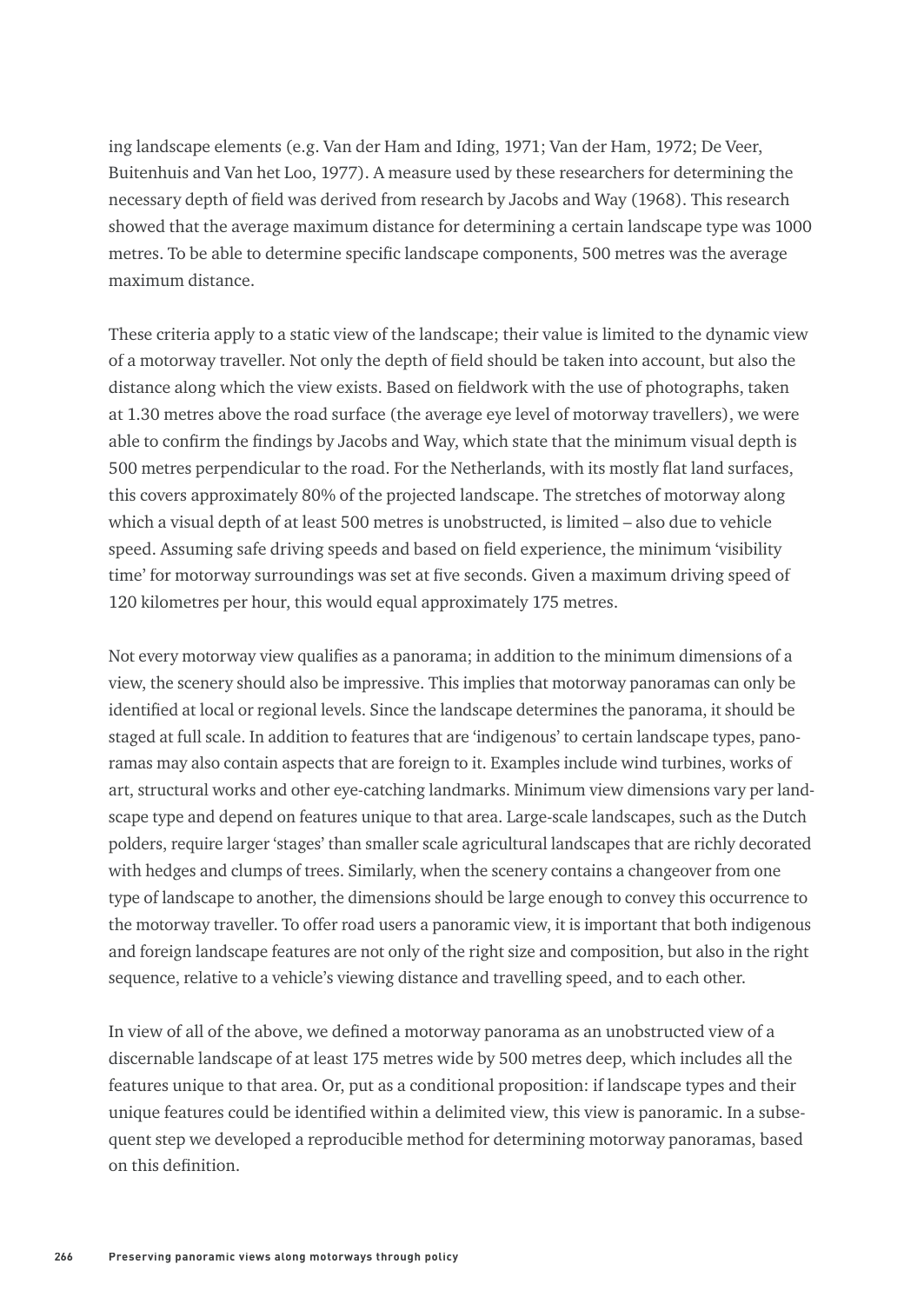### **11.4 METHOD**

The most difficult part of applying this definition is that it requires a further delimiting of the exact dimensions of a view. Apart from academic research, useful insights about how to delimit a view also can be gained from handbooks and instruction manuals for motorway design. A report that is often cited from the literature on roads and landscaping is *Visual Impact Assessment for Highway Projects*, published by the Federal Highway Administration (1990) of the U.S. Department of Transportation. It details the viewshed or 'visible area' that is affected by the construction of a motorway. According to that report, the viewshed is defined as the surface area visible from a given viewpoint and/or all the surface area from which the view could be seen. The composite viewshed from a motorway can be mapped by identifying the unobstructed view from successive motorway viewpoints using height information on landform, land cover and man-made development relative to the height of motorway viewpoints.

Our method has been elaborated on the viewshed analysis as it is specified in the Federal Highway Administration (FHWA) guide. Although the 1990 FHWA guide mainly proposes to use the (composite) viewshed analysis to identify the area that is affected by motorway construction, it could also be used to map motorway travellers' views and panoramas. Early viewshed analyses were carried out using paper and pencils. Our research, however, turned to GIS-based (Geographical Information System) viewshed mapping to analyse motorway views and the visible time of areas within these views. Our approach is more similar to that of the cumulative viewshed (Wheatley, 1995). This is like a so-called 'visualscape' (Llobera, 2003) that results when the viewsheds from multiple cells in a digital elevation model (DEM) are calculated and added together (the ultimate cumulative viewshed, where viewsheds from each cell within the DEM are added together, is known as the inherent or total viewshed (Llobera et al., 2004; Lee and Stucky, 1998)). In the case of motorway views, viewsheds are calculated at regular intervals along a motorway and subsequently added together to obtain a cumulative viewshed.

The delimited view is an important aspect of motorway panoramas. This view is delimited not only in space but also in time, as motorway travellers pass the view at a particular speed. From the results of cumulated viewsheds calculated at regular intervals along a motorway, we were able to calculate what we call the *visibilitime* of a view (the view as delimited by space and time). To calculate this visibilitime, three parameters need to be taken into account. The first parameter is the *physical barriers in the environment*, the second is the *traveller's viewing constraints,* and the third is the speed at which the view is passed, the *time-related viewing constraints*.

Physical barriers in the environment are a combination of buildings, vegetation, noise protection barriers and other objects. Together, these make up a 3D landscape of the Dutch motorway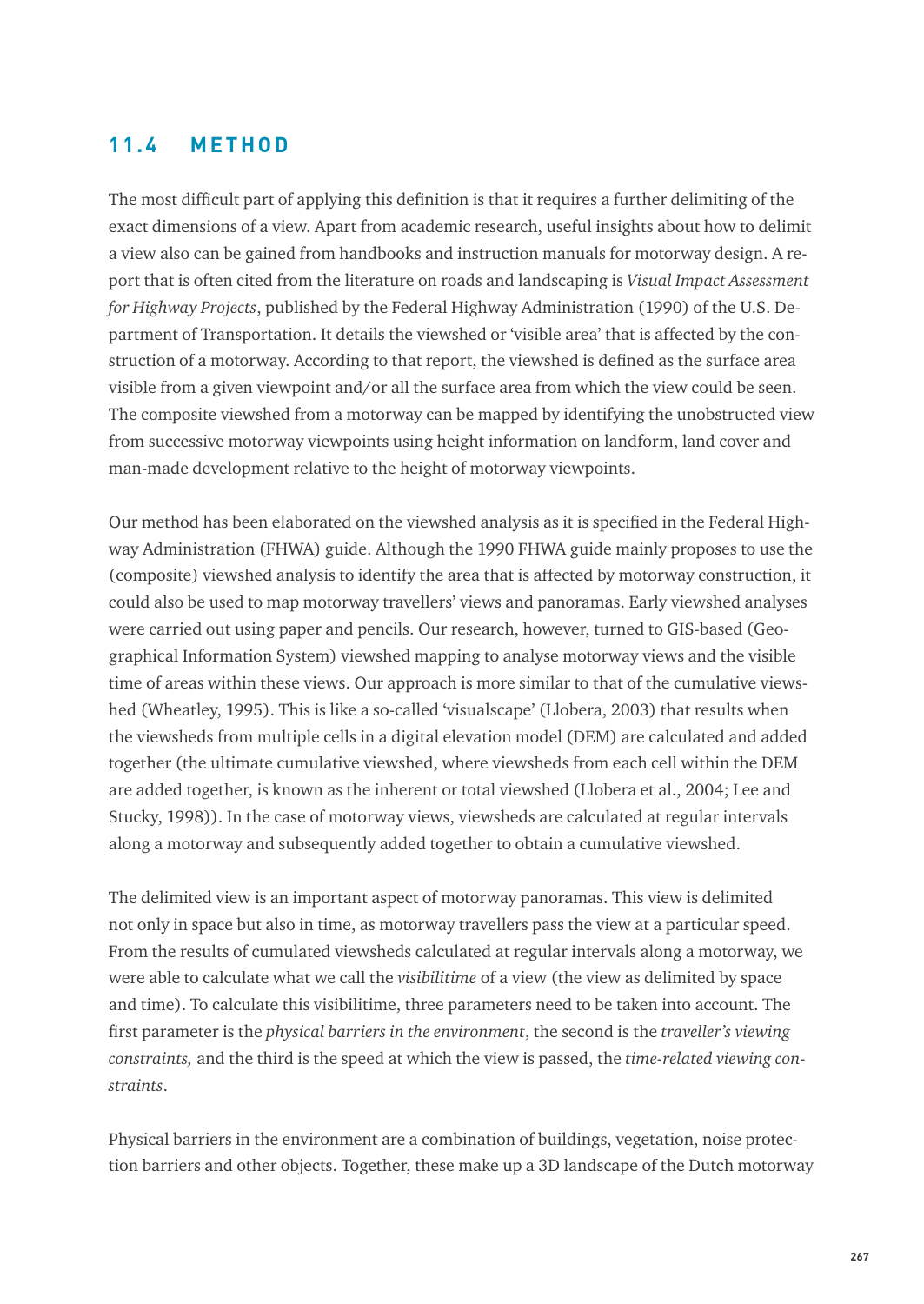zone. To create a digital landscape model (DLM) representing this 3D landscape, several data sources have to be combined. Ground level data is obtained from the *Actueel Hoogtebestand Nederland* (AHN) a digital elevation model of the Netherlands 4. Data on the buildings and vegetation, which might block the view from the motorway, were taken from topographical maps 1:10,000, available from the Dutch Topographical Service of the Land Registry (Topografische Dienst Kadaster, 2005). Information on noise-protection barriers was obtained from the AVV, the Dutch advisory service for traffic and transport. Each type of barrier was assigned a certain height above ground level according to the AHN.

In addition, there are human limitations to the motorway traveller's view. We assumed that motorists would only look straight ahead and to the right when driving, and that the first 20° of their field of vision would be obstructed by other traffic. The natural field of clear vision of a fixed eye is 60° (Haak and Leever-van der Burgh, 1980), and as people can turn their heads by no more than 90 $\degree$  in either direction, we assumed a viewing angle of 20 $\degree$  to 120 $\degree$  (90 + 60/2) in relation to the direction of travel. The viewing height from the car was set at 1.30 m, and the line of sight was limited to 7 kilometres (to save on calculation time). In our calculations, atmospheric attenuations have not been taken into account. The distance between two viewing points was set at 5 metres.

Furthermore, a motorist's impression of a view is limited by vehicle speed. In the cumulative viewshed, each visible grid cell was ascribed a value, equal to the number of viewing points from which the grid cell would be visible. Because even distances were used, we were able to draw conclusions on the length of time that each grid cell would be visible, in relation to vehicle speed. By coupling time to grid-cell visibility, the 'visibility time' of a view could be determined. In the GIS system, we calculated the spatially constrained view for every 5 metres along a motorway, in the direction of travel. As motorists experience views while driving at certain speeds, this distance of 5 metres could also be expressed in time. The minimum value that can be scored is 1, being given to each grid cell as it is visible from a single point along a particular motorway. At 120 kilometres per hour a motorist covers a distance of approximately 35 metres per second (equal to seven analysed viewshed points). A grid cell with a score of 1, therefore, is within a motorist's view for one-seventh of a second, but cannot consciously be observed within this time frame. When we verified this method in actual practice we found that an area would need to be in view for at least five seconds in order for the view to be registered. The visible area was calculated and checked from the position of the motorway, as well as from the position of the landscape. In this way, we dissected the first part of the relationship in an objective, controlled and reproducible manner: the delimited part of open space. This allowed us to depict where views, and thus potential panoramas, were located along the entire motorway network. See Figure 1, for an example of a visibility map.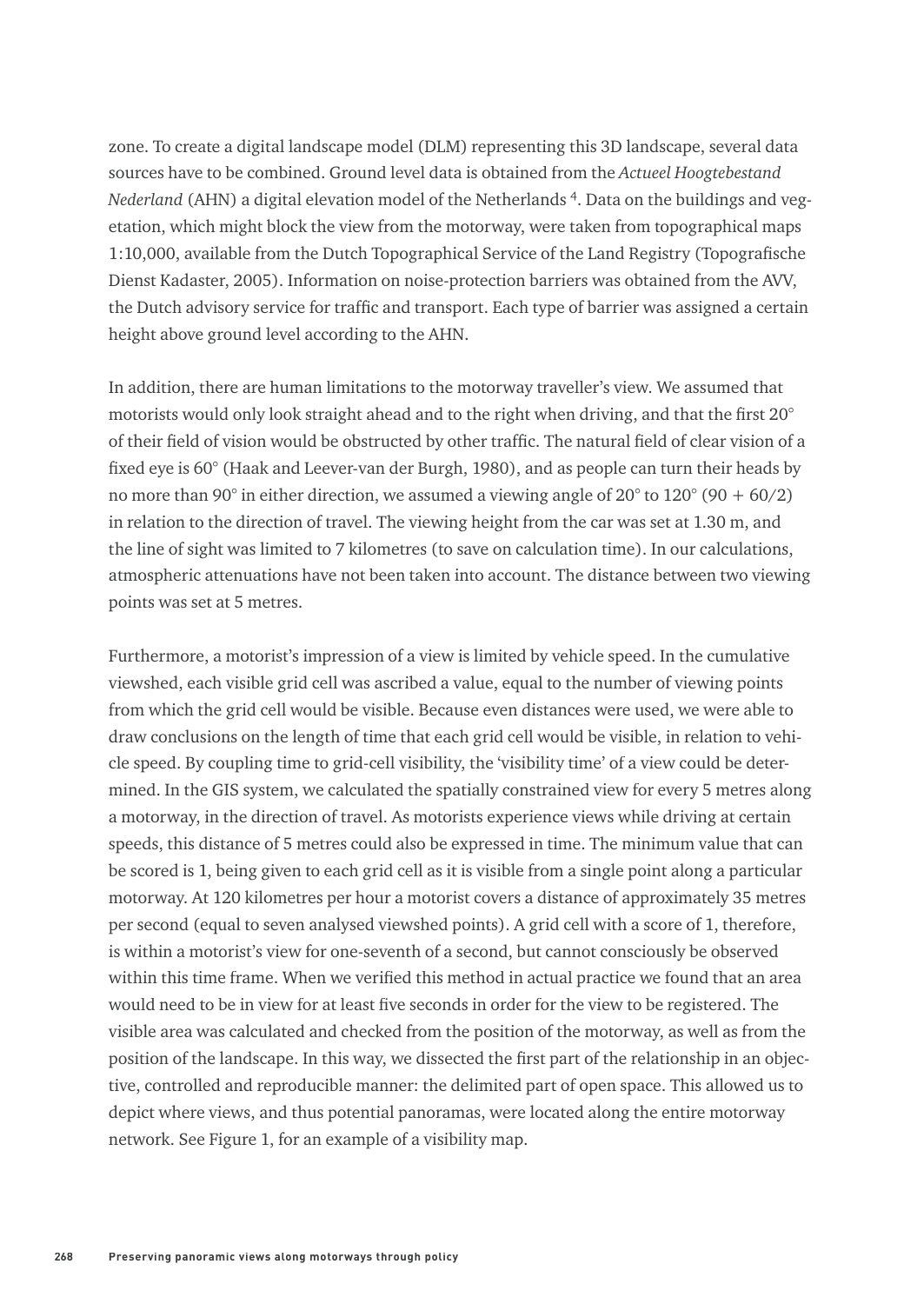

#### **Figure 1 Visibilitime of the motorway view between Bodegraven and Woerden**

And then there is the matter of subject; *what* is seen. In order for a view to be regarded a panorama, it must offer something worth looking at. The landscape determines the nature of a view. It consists of generic components and features that are unique to a certain location. Generic components are associated with the type of landscape. For instance, peat reclamations are distinctive because of their long, narrow plots of land, the canals and waterways built for drainage, and the rows of trees lining some of the roads. If these components are still in place and visible from the motorway we speak of a recognisable landscape. In our definition, the importance awarded to landscape recognition flows from the National Memorandum on Spatial Planning (*Nota Ruimte*) (VROM, 2004) and the Agenda for a Vital Countryside (*Agenda vitaal platteland*) (LNV, 2004). Both these policy documents consider the cultural landscape an important starting point for the (re)design of the Dutch landscape (LNV and VROM, 2006).

The valuing of what is seen is more arbitrary then the results from GIS analyses that determine which part of the landscape is seen and for how long. People consider a landscape worth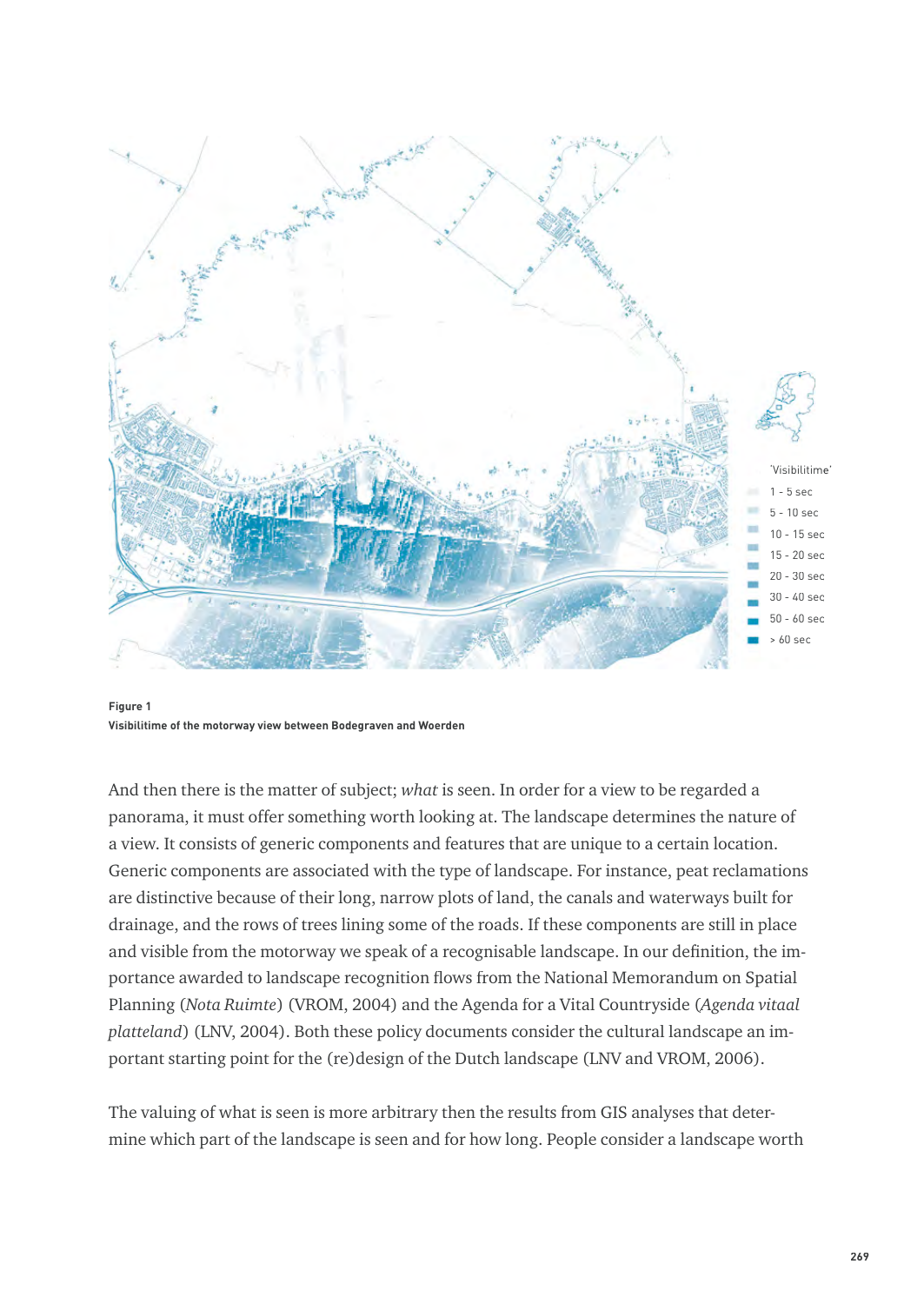looking at for several reasons. Therefore, to indicate what makes a view interesting, we distinguished five categories. The combination of GIS analysis and whether or not a landscape fits into one of the five categories would determine if a certain view could be labelled as a panorama.

The first category describes a landscape's uniqueness. An example of this type of landscape is the view from the *Afsluitdijk*, (a dam carrying the A7 motorway), which separates the IJsselmeer from the Wadden Sea.

The second category describes landscape views that are spectacular because of great variation. For example, the hills of Limburg and the view from the A348 motorway along the meandering river IJssel.

The third category describes landscapes with views that are regarded as highly valuable because they show the transition from one type of landscape into another. An example of this is the view along the A12 motorway, coming from Germany, just past the town of Zevenaar. On the right-hand side of the road, the view stretches across river bends and riverbanks towards a lateral moraine landscape.

The fourth category describes landscape views that can be labelled as 'special' because of their context. For example, in strongly urbanised areas, views containing the last remaining open spaces can be awarded a special value.

The fifth and last category describes landscapes that contain specific elements, but are not rare. In this type of landscape location-specific features can turn views into panoramas. These elements could be indigenous to a certain landscape – such as the row of four (historic) windmills (*de molenviergang*) that were used to drain the Tweemanspolder, south of Zevenhuizen. Features could also be less historic, such as the large inflatable cows scattered hither and thither across the landscape; a creation by landscape architect Adriaan Geuze.

Figure 2 shows the discernable landscape in the motorway view between Bodegraven and Woerden. The view could be categorised as a panorama in the fifth category because of the visible characteristics of peat reclamation (with its ditches). Furthermore, the view also belongs to the fourth category, as its context is special because of the open connection between the northern and southern parts of the Green Heart.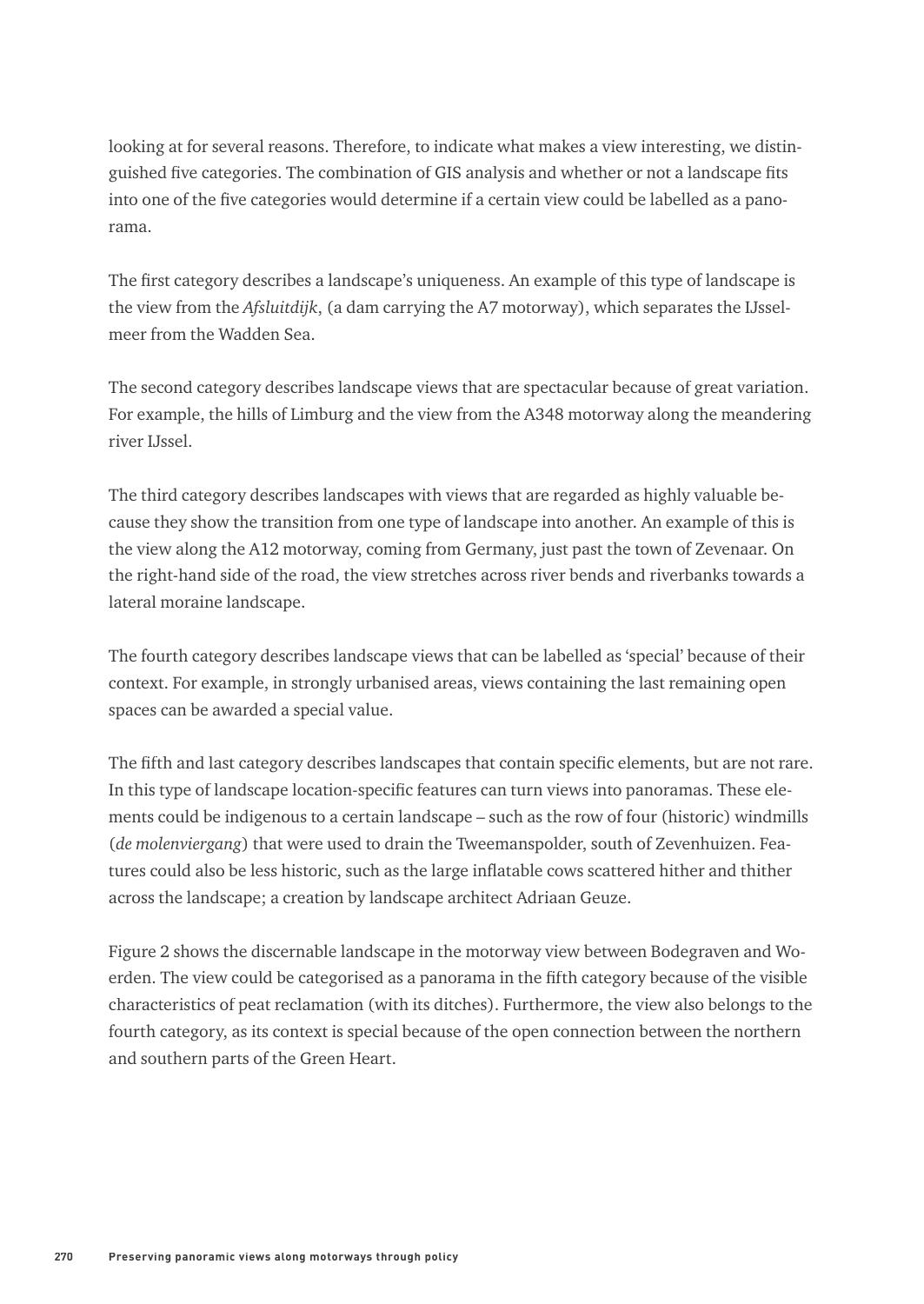

**Figure 2 The discernable landscape in the motorway view between Bodegraven and Woerden**

# **11.5 RESULTS AND DISCUSSIONS**

We started our study by determining the number of views of at least 175 metres long that could be found along the Dutch motorways. In total, we found 1,753 views of varying dimensions. To determine which of these views could be considered panoramic, we would have had to scale down to each individual view level in order to recognise its particular landscape components. However, because of the large number of views this was unfeasible. Instead, we determined which of the views had quality potential, based on the map 'Cultural and natural key landscape qualities' (Snellen et al., 2006). This map provides an indication of whether a certain view is likely to contain a recognisable landscape and its components. According to this map, the Netherlands holds 231 of such views, together totalling nearly 440 kilometres in length, which have either highly visible, cultural and natural key landscape qualities, or potentially recognisable landscape components. These views, therefore, are the ones most likely to meet the panorama criteria. Most of these cultural and natural key landscape qualities can be found in views along motorways that run through the Green Heart, South Limburg, Flevoland and Friesland, and along the A7 and A9 motorways in the province of North Holland.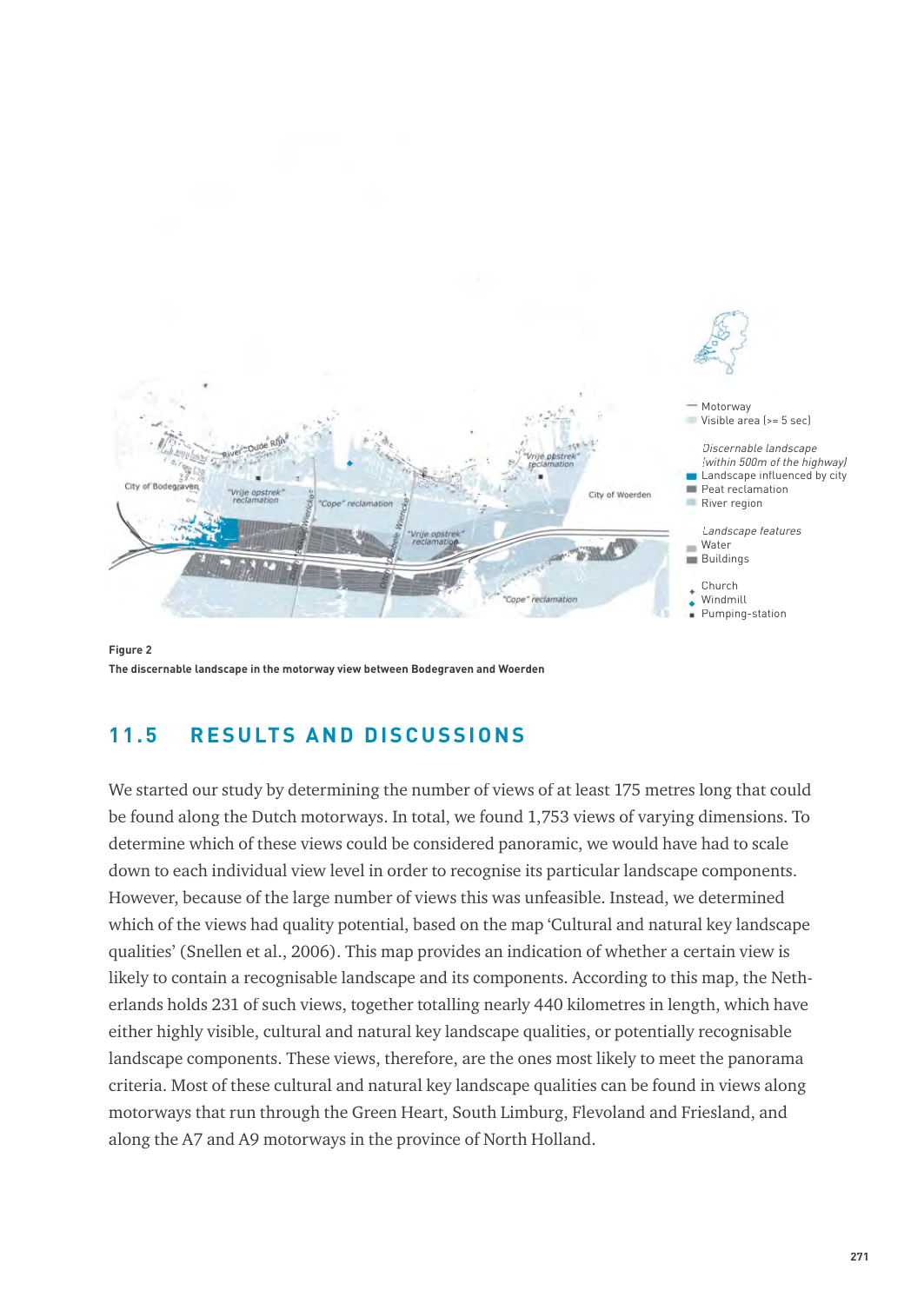Apart from matching views and landscape qualities, we also looked at planned building developments within the resulting viewsheds. After all, important in the discussion on landscape cluttering were the corridor formations along motorways, which cause open views to disappear. Of the 1,753 views counted in the Netherlands in 2003, 880 appeared to be threatened by planned building developments. Of these 880, perhaps a third of the development plans could possibly be adjusted as these had not been legally finalised yet, and the panorama notion could still be taken into consideration. This became clear after we compared the development plans – both housing and commercial – in the New Map of the Netherlands (*Nieuwe Kaart van Nederland*, version of November 2006), to the map of national views (Piek et al.,  $2006:28$ 

To determine the degree to which potential views would fit in with government policy, we looked at view locations bearing in mind the existing, so-called national policy categories. Dutch Government spatial policy has been established in the National Memorandum on Spatial Planning (VROM, LNV, VenW and EZ, 2006; final, approved version). In this Document a number of area categories have been distinguished for nature areas and landscapes of national interest. The number of threatened high quality views that lie within this 'green' spatial network, equals that outside of this network. Therefore, the national policy that is aimed to protect landscapes, does not seem to cover threatened views. However, if it is the government's aim to also protect motorway panoramas, the above analysis could lead to a focus on the protection of views with high cultural and natural key qualities outside of this green spatial network.

#### **11.6 MOTORWAY PANORAMAS ADOPTED IN POLICY**

The method for identifying (potential) motorway panoramas was used for creating the Structural Concept for the Motorway Environment 'A good view of the Netherlands' (*Structuurvisie voor de Snelwegomgeving 'Zicht op mooi Nederland*') (VROM, 2008). This structural concept has a basic, generic function, relating to all motorways; it has to make local and provincial administrators aware of the importance of motorway panoramas. In the first instance, this vision is aimed at the prevention of landscape cluttering along motorways. In addition, ideas from the route design programme are being applied to large-scale motorway maintenance.

Secondly, the structural concept has appointed nine National Motorway Panoramas. The Ministry of VROM indicated that these nine panoramas had to be located within the different National Landscapes named in the National Memorandum on Spatial Planning. In addition to this criterion, community consultation also played an important role in the final selection of the nine national motorway panoramas. In this consultation, citizens were asked to indicate (on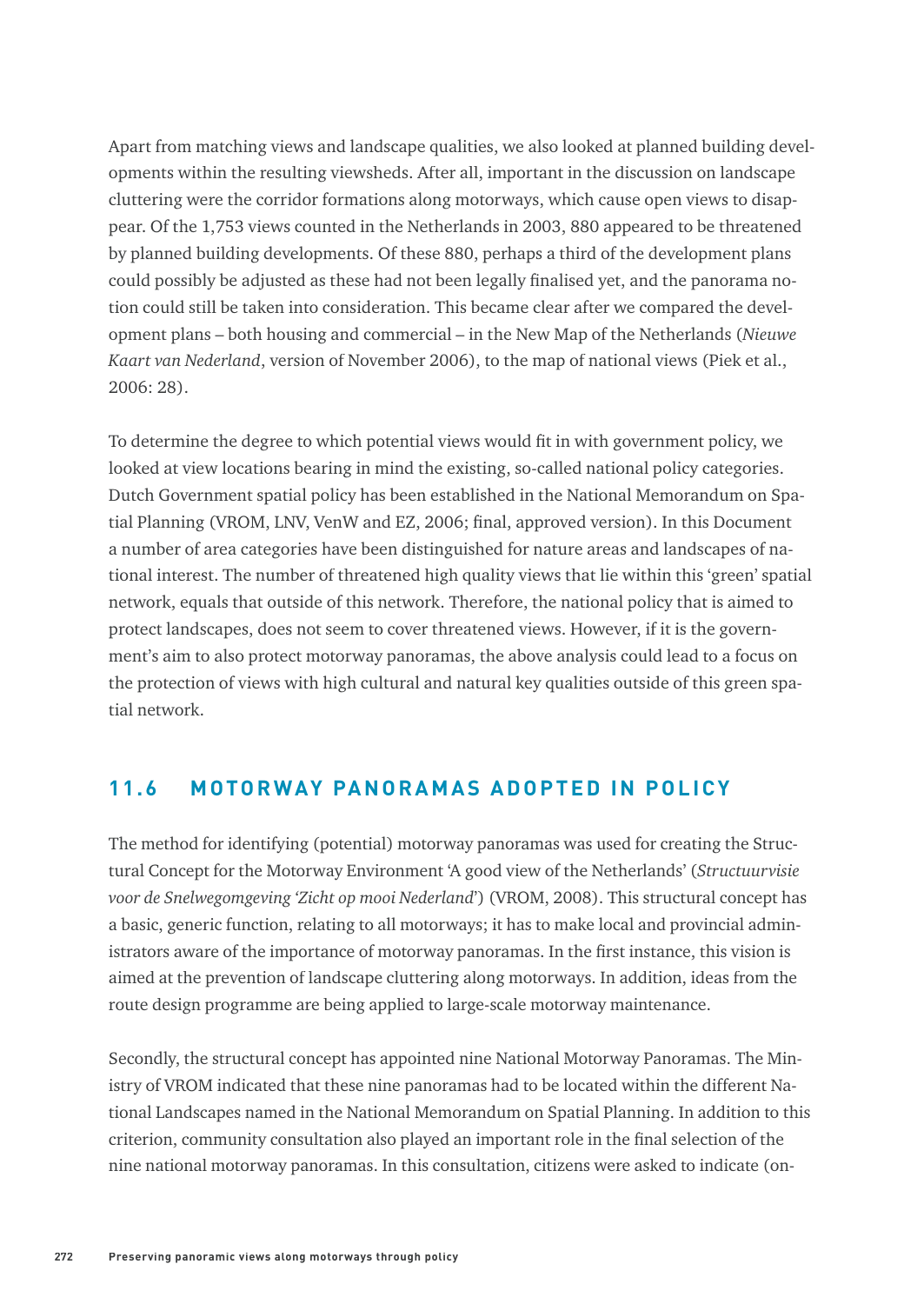line) the locations of what they considered were the most appreciated views from motorways (Bureau KLB, 2007). In support of the spatial demarcation and descriptions of the qualities of the National Motorway Panoramas, and at the request of the Ministry of VROM, the PBL Netherlands Environmental Assessment Agency carried out a detailed viewshed analysis to determine the visibilitime for twelve of these panoramas, as selected by citizens.

It is not the intention to disallow all spatial development within the national panoramas, but rather that, just as for the other national landscapes, a 'yes, provided that' regime is followed. 'Provided that' refers to the requirement that key landscape qualities are to be maintained or fortified. Provincial administrations are to apply and implement these stipulations. Beside the qualities indicated by government for all the national landscapes, motorway panoramas need to meet some additional quality criteria. One obvious example of such an additional quality would be an open view of the landscape from motorways.

As the nine appointed motorway panoramas are part of national policy, the Inspectorate of the Ministry of VROM monitors whether spatial developments would go against the ideas of the structural concept. In April 2009, the Inspectorate published an overview of plans for developments within the areas of the nine national panoramas (VROM Inspectorate, 2009). The maps on visibilitime are the basis for an analysis of whether there are development plans that possibly could damage motorway panoramas. At this time, apart from one exception, none of the plans appear to be damaging, and some spatial initiatives even have been qualified as having a positive effect on their particular landscapes. In addition, a number of small activities still have to be assessed. Municipalities also consider these landscapes to be valuable and are in favour of protecting and reinforcing landscape qualities. Nevertheless, plans are being made for housing developments, business parks and infrastructural works that could have a negative effect on these national panoramas. Central government may need to formulate actions, in cooperation with provinces and municipalities, on how to manage these situations. Finally, the Inspectorate of VROM has pointed out that developments that take place just outside of the panorama areas as indicated in the policy map, could also have their influence on these panoramas.

# **11.7 CONCLUDING REMARKS**

In our study we have defined motorway panoramas, and developed an objective and reproducible method for operationalising them. This fitted in well with policy discussions, and the research, to some degree, was used to formulate policy on motorway environments.

In the actual practice of spatial developments, however, it has proven difficult to manage the landscape quality of 'openness'. Especially close to motorways, where spatial pressures of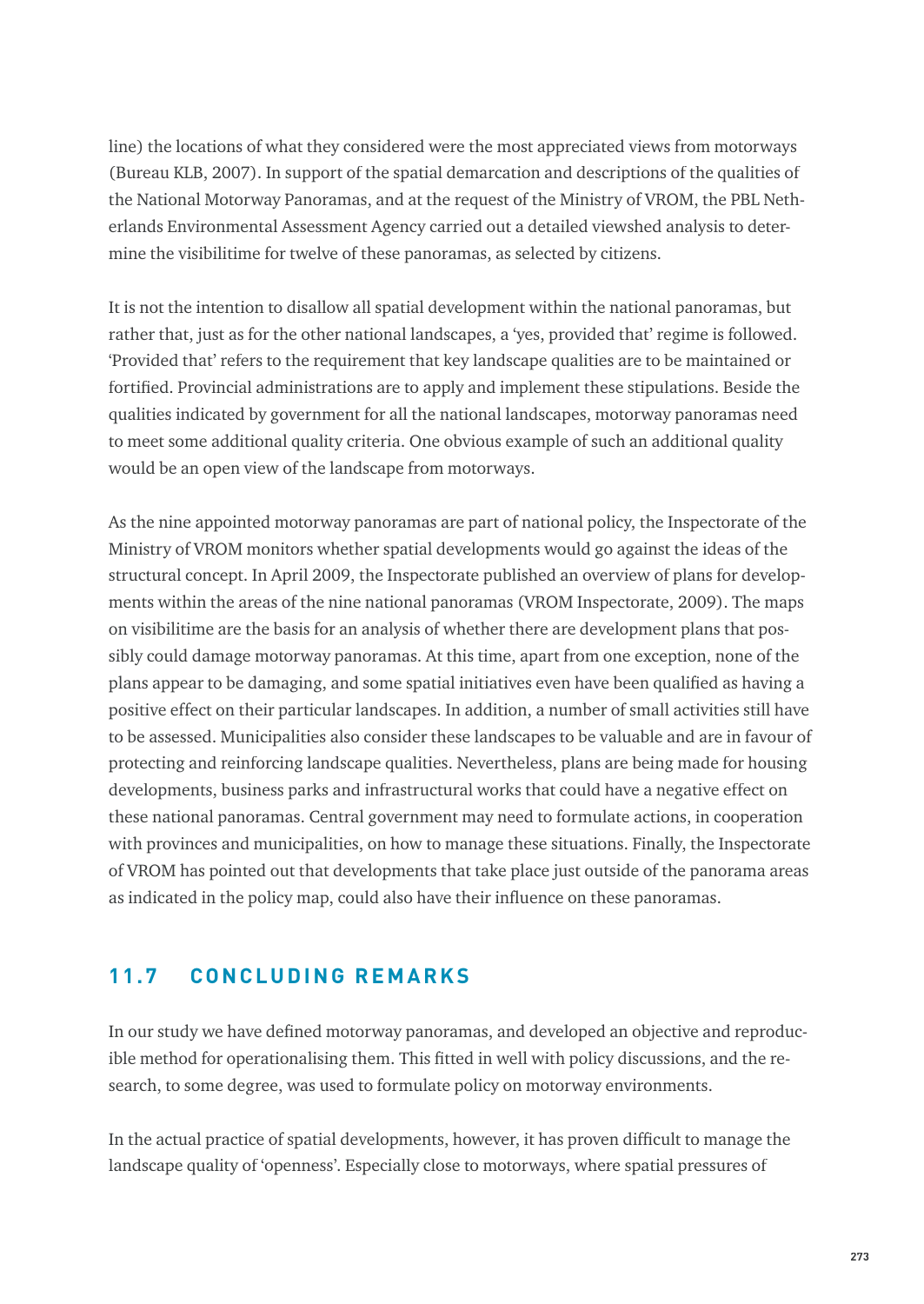urbanisation are great. The approach to motorway panoramas is based on the view from the road; it must be noted that this approach is only one of many. There are other interests, such as in commerce, housing, or ecology that affect motorways and their surrounding areas.

#### **NOTES**

- [1] See: http://www.byways.org/learn/
- [2] See: http://www.ruimtelijkeagenda.nl/
- [3] The project Route Design of Motorways was one of the 'major projects' in the Architectural Document '*Ontwerpen aan Nederland*' (Designing the Netherlands) (Ministries of OCenW, VROM, VenW and LNV, 2000), and initially focused only on the A12 motorway. See: http://www.routeontwerp.nl/
- [4] See: http://www.ahn.nl/english.php

## **REFERENCES**

- Anoniem (1971) *Weg en landschap, Preadviezen congresdag 1971*. Vereniging Het Nederlandse Wegencongres, The Hague.
- Appleyard, D., Lynch, K., and Myer, J. R. (1964) *The View from the Road*. Cambridge, Massachusetts. Massachusetts Institute of Technology.
- Bélanger, P., and Lago, D. (2003) Highway Surface A Brief History of the United States Interstate and Defense Highway System In: Houben, F., and Calabrese, L.M. (ed.) *Mobility: A Room with a View*. Rotterdam, NAi Publishers, pp 397-410
- Bohemen, H. D. van (2004) Ecological Engineering and Civil Engineering Works. A Practical Set of Ecological Engineering Principles for Road Infrastructure and Coastal Management. Delft, PhD Thesis Delft University of Technology.
- CPRE (1971) *Roads and the landscape.* London, Council for the Protection of Rural England.
- Bureau KLB (2007) *Snelwegpanorama's een burgerconsultatie*. The Hague.
- Eby, D. W., and Molnar, L. J. (2002) Importance of scenic byways in route choice: a survey of driving tourists in the United States. *Transportation Research Part A* 36; 95-106
- Enis, R., Kenyon, V., Gilboa, E., and Shalit, A. (1973) *The road and the landscape*. Haifa, Technion Research and Development Foundation Ltd.
- Evans, G. W., and Wood, K. W. (1980) Assessment of environmental aesthetics in scenic highway corridors. *Environment and Behavior* 12; 255-273
- FHWA (1990) *Visual impact assessment for highway projects*. Washington, Federal Highway Administration, Publication No. FHWA-HI-88-054 (first printing 1979 by ASLA, the American Society of Landscape Architects)
- Friedberg, A. (1993) *Window Shopping: Cinema and the Postmodern.* Berkeley, California. University of California Press.
- Haak, A.J.H., and Leever-Van der Burgh, D. (1980) *De menselijke maat: een studie over de relatie tussen gebruiksmaten en menselijke afmetingen, bewegingen en handelingen*. Delft, Delftse Universitaire Pers.
- Hamers, D., and Nabielek, K. (2006) *Bloeiende Bermen. Verstedelijking langs de snelweg*. The Hague/Rotterdam, Ruimtelijk Planbureau/NAi Uitgevers.
- Hamers, D., and Nabielek, K. (2006) Along the fast lane. Urbanisation of the motorway in the Netherlands. In Wang, C. Sheng, Q., and Sezer, C. (ed.) *International Forum on Urbanism 2006 in Beijing: Modernization and regionalism: Re-inventing urban identity*. Delft, International Forum on Urbanism, pp 274-281
- Ham, R.J.I.M. van der, and Iding, J.A. (1971) *De landschaptypologie naar visuele kenmerken, methodiek en gebruik*. Wageningen, Landbouwuniversiteit Wageningen.
- Ham, R.J.I.M. van der (1972) *Voorlopig verslag van een onderzoek naar de beleving van het landschap met behulp van groepswaarnemingen*. Wageningen, Landbouwuniversiteit Wageningen.
- Hartig, T., Evans, G. W., Jamner, L. D., Davis, D. S., and Gärling, T. (2003) Tracking restoration in natural and urban field settings. *Journal of Environmental Psychology* (23); 109-123
- Huhtamo, E. (2004) Peristrepic Pleasures: The Origins of the Moving Panorama. In: Fullerton, J. and Olsson, J. (ed.,) *Allegories of Communication: Intermedial Concerns From Cinema to the Digital.* Rome, John Libbey Publishing, pp 215-248
- Hulsman, B. (2007) *Afslagje hier, baantje daar. Gesprek met rijksbouwmeester Mels Crouwel over de 'verrommeling' van Nederland*. In: *NRC Handelsblad* 3 februari 2007
- MNP (2006) *Verrommeling in beeld. Kaartbeelden van storende elementen in het Nederlandse landschap*. Bilthoven, Milieu- en Natuurplanbureau.